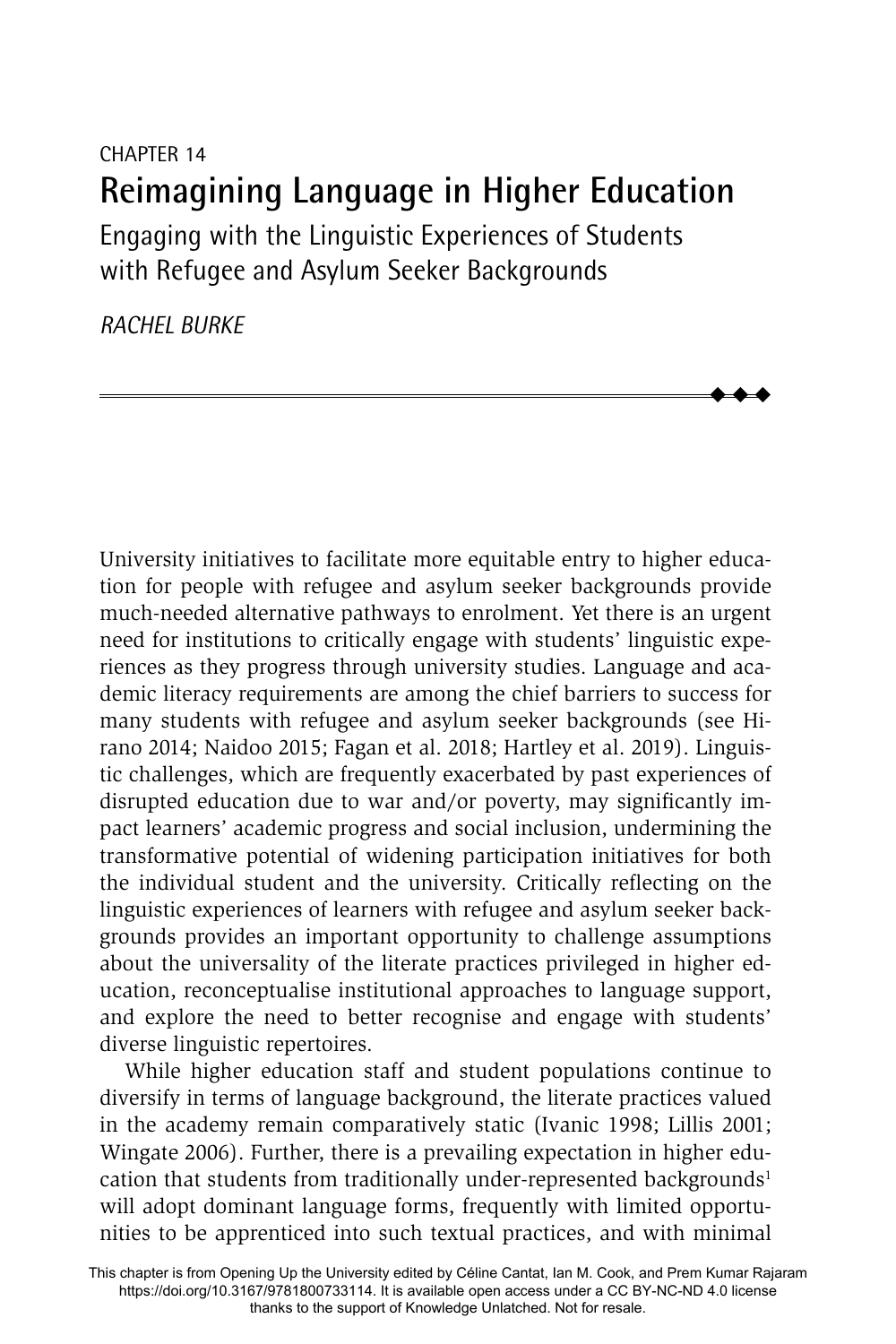scope for enriching tertiary institutions through the incorporation of alternative linguistic repertoires (Delpit 1988; Morrice 2013; Daddow 2016).

Dominant language forms, such as discipline-specific expectations regarding the navigation and production of text, and engagement with academic discourses and literacies, reflect - and construct - particular epistemological paradigms and ideological traditions (Unsworth 1999; Schleppegrell and de Oliveira 2006). Yet these powerful forms of 'linguistic capital' (Bourdieu 1991) are often treated unproblematically in higher education, with an assumption of universality that belies the linguistic diversity of student (and staff) populations. Such attitudes help perpetuate established patterns of educational marginalisation by denying certain learner groups access to the textual practices valued within the academy (Delpit 1988; Lillis 2001; Daddow 2016).

In this sense, the experiences of many students with refugee and asylum seeker backgrounds are indicative of the broader, systemic exclusion of populations with linguistic repertoires that differ from the literate practices foregrounded in higher education (Morrice 2013). Lillis (2001: 39) notes how language practices in education can 'privilege the discursive routines of particular social groups whilst dismissing those of people who, culturally and communally, have access to and engage in a range of other practices'.

Here, I suggest that genuinely engaging with the linguistic repertoires – including strengths and needs – of students with refugee and asylum seeker backgrounds offers an important opportunity to transform 'mainstream'2 instructional practices in higher education. This requires students and staff to collectively explore discipline-specific literacies practices, problematise the cultural and epistemological perspectives embedded within powerful text types, and engage with alternative 'discursive routines' (Lillis 2001: 39). Such approaches may provide opportunities for sharing linguistic repertoires, creating space for all students to incorporate socio-cultural practices and values that may have been traditionally under-represented or disregarded in higher education institutions. For instance, in the Australian university context, important work is being undertaken to foreground the need for educational institutions to better recognise and value Aboriginal and Torres Strait Islander students' rich and varied linguistic practices and knowledges (see Koramannil 2016; Wilks et al. 2020).3

This chapter originates in my own struggles as a scholar-practitioner working with students in so-called 'mainstream' higher education to ensure their access to powerful forms of discipline-specific language,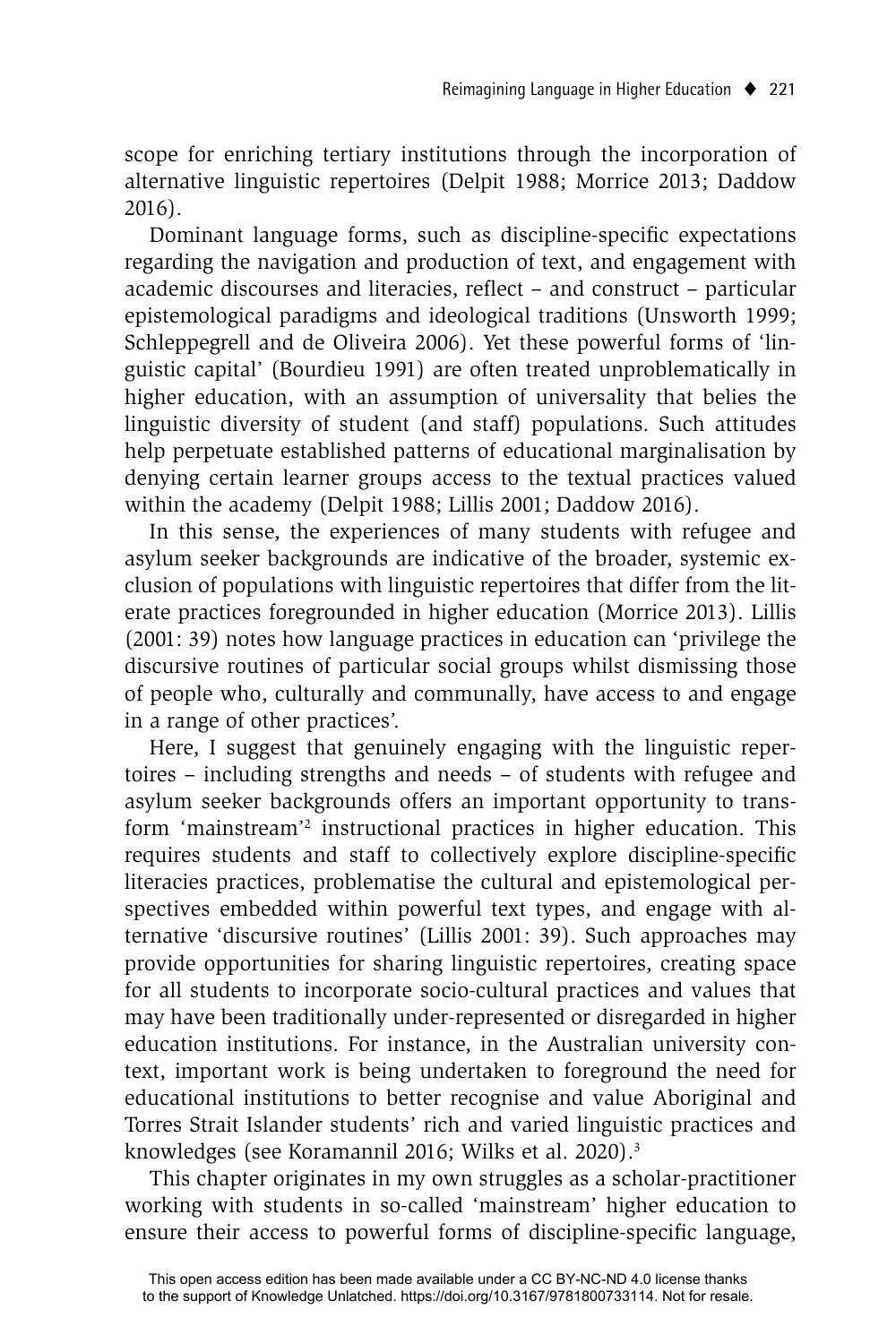while also seeking to value and learn from their linguistic repertoires. The chapter is not intended to provide an exhaustive account of existing literature focused on the linguistic experiences of students with refugee and asylum seeker backgrounds,<sup>4</sup> but is a reflective exploration of selected themes emanating from my experiences and identified in research undertaken at the nexus of widening participation, applied linguistics and higher education. I seek to investigate possibilities for honouring refugee and asylum seeker background students' linguistic strengths and needs, and consider ways in which institutional structures and teaching approaches may better facilitate such engagement. The hope is that this chapter will contribute to larger conversations regarding the need to transform linguistic practices within higher education, disrupt deficit framing of students with refugee/asylum seeker experiences, and genuinely commit to linguistically rich, productive and generative learning spaces.

Importantly, I acknowledge that, as a first language speaker of English – one of the dominant means of communication in higher education but certainly not the original or only language of teaching and learning in the place<sup>5</sup> in which I often live and work – I write from a privileged position. I also acknowledge that the issues of language and power discussed in this chapter are complex, deeply personal and highly contested. I recognise that, regardless of attempts to maintain reflexivity, my engagement with the research and practices in my field is filtered through my own cultural and linguistic experiences, ideologies and limitations. Finally, while I use the terms 'students with refugee and asylum seeker experiences' and learners from 'traditionally under-represented backgrounds', I acknowledge the rich diversity characterising these populations.

#### **Higher Education, Language and Learner Outcomes**

Language is central to most teaching, learning and epistemological engagement in higher education. Core knowledge and concepts are usually (although not always) communicated linguistically, and an inability to demonstrate cognitive engagement and understanding by using expected academic literacies and language generally has a significant impact on learner outcomes (Harris and Marlowe 2011; Lea and Street 1998; Lillis and Scott 2007; Daddow 2016). Many students from traditionally under-represented backgrounds gain access to higher education through targeted entry programmes, only to struggle with the language required for engagement with academic content, classroom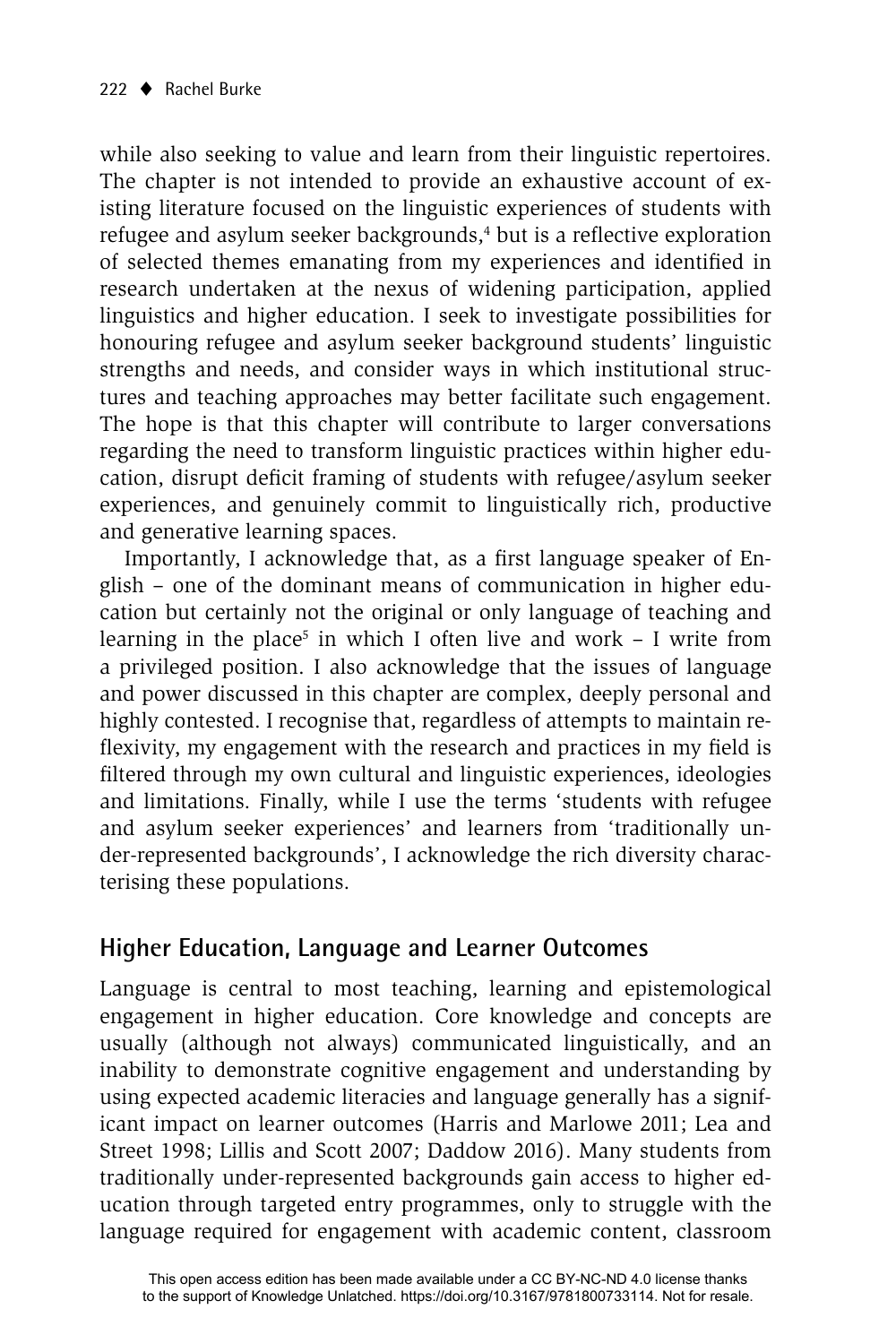participation and assessment when they transition into 'mainstream' contexts (Jacobs 2005; Gray and Irwin 2013; Hirano 2014; Naidoo et al. 2015).

While academic literacy practices are often unconsciously adopted as 'common sensical' or 'natural' by discipline insiders, they represent particular forms of 'linguistic capital' (Bourdieu 1991) that are privileged in the academy but not necessarily obvious or familiar to all students. Yet this important aspect of widening participation in higher education is often overlooked in institutional policy regarding equity initiatives (Briguglio and Watson 2014; Klinger and Murray 2012; McWilliams and Allan 2014; Percy 2014; Burke 2020).

All students can struggle with the academic literacy requirements of higher education; however, learners from traditionally under-represented populations, whose literate practices of home and community may contrast significantly with those of the academy, tend to be most disadvantaged within the linguistic hierarchy of the tertiary institution (Morrice 2013; Rai and Lillis 2013; Daddow 2016). Such students are more likely to be unfamiliar with discipline-specific literacies, to be disadvantaged by a lack of institutional support for apprenticing learners into these textual practices, and to experience the 'rendering invisible' (Morrice 2018) or 'misrecognition' (Fraser 1998) of their linguistic repertoires and identities. As Morrice (2013: 654) observes regarding systemic exclusion in higher education, 'there are commonalities in the experiences of refugees and other non-traditional students'.

For learners continuing to develop proficiency in the language $(s)$  of instruction in higher education, those with diverse first language $(s)$  and literacies backgrounds, and/or those experiencing the ongoing impacts of forced migration, the task of gaining expertise in the linguistic forms required for tertiary learning may involve particular challenges. Yet the relative paucity of research specifically examining the complex linguistic transitions required of students with refugee and asylum seeker backgrounds in higher education, particularly as they move beyond intensive language instruction and university preparatory courses to engage with the various text types and discursive practices of discipline area studies in mainstream higher education, may reflect and perpetuate their institutional invisibility.

Further, within the limited corpus of research that specifically examines the linguistic experiences of students with refugee and asylum seeker backgrounds in tertiary education, minimal attention is given to students' linguistic strengths. This emphasis on student needs may reflect the urgency of advocating for sector-wide recognition of the many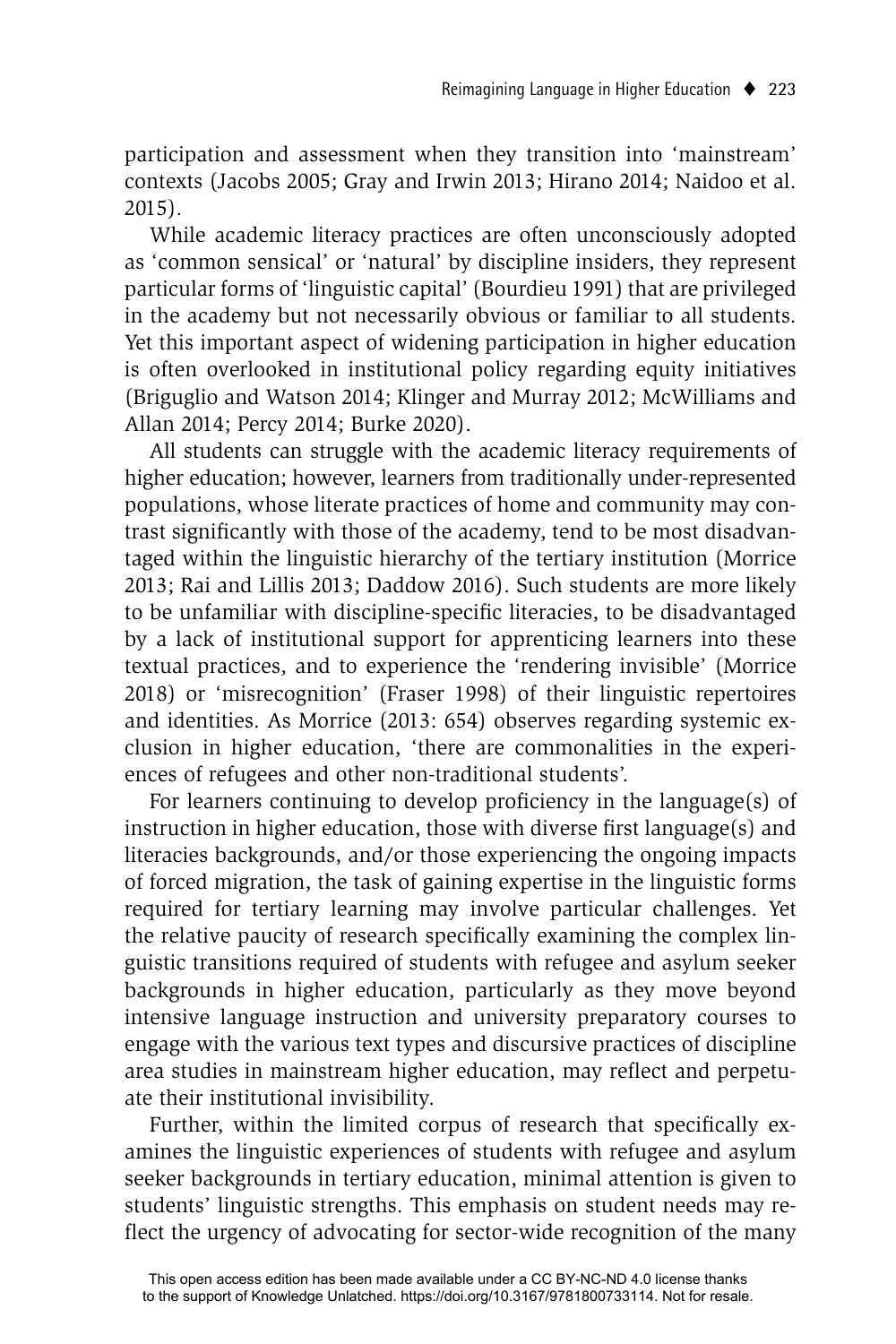barriers to higher education confronting people with refugee and asylum seeker backgrounds. However, this foregrounding of students' needs may also unintentionally contribute to the deficit framing of the population, impeding attempts to harness students' linguistic strengths as the basis for ongoing learning and enrichment of institutional practices.

## **The Complex Linguistic Repertoires of Students with Refugee and Asylum Seeker Backgrounds: Moving beyond Deficit Framing**

Many students with histories of forced migration have complex and rich linguistic repertoires, speak a number of languages and dialects, and are experienced at code switching (Delpit 1988) according to communicative context (Baker et al. 2018). However, these linguistic capacities can be disregarded or 'misrecognised' (Fraser 1998) in Australian higher education institutions, where the traditional emphasis on English, print literacy (reading and writing), and a limited set of textual practices reflecting the communicative norms of particular social groups, can leave minimal opportunity for valuing and incorporating alternative ways with language. Lack of awareness regarding the wide-ranging linguistic practices students undertake outside of university may be compounded by enduring conceptualisations of learners with refugee/asylum seeker experiences in deficit terms. Foregrounding student needs (however well-intentioned) and failing to appreciate alternative linguistic strengths, such as highly developed oral language repertoires, can perpetuate the construction of learners as 'lacking', and shifts focus away from the need for institutions to develop responsive and tailored instructional approaches that recognise a diverse range of linguistic resources.

Students with a history of disrupted education who have not had the opportunity to learn the written script of their first language(s) are described in the research literature as 'non-literate'; while those who have acquired partial knowledge of print literacy in their first language $(s)$  are described as being 'semi-literate' in these codes (Burgoyne and Hull 2007; Burt, Peyton and Adams 2003). However, other students with a history of displacement may come from 'preliterate backgrounds', in which their first language(s) do not have a written form, and this will obviously impact their experiences learning print literacy in the language of instruction at university. For example, language specialist staff participating in the first nationwide study of barriers to higher education for people seeking asylum in Australia expressed particular con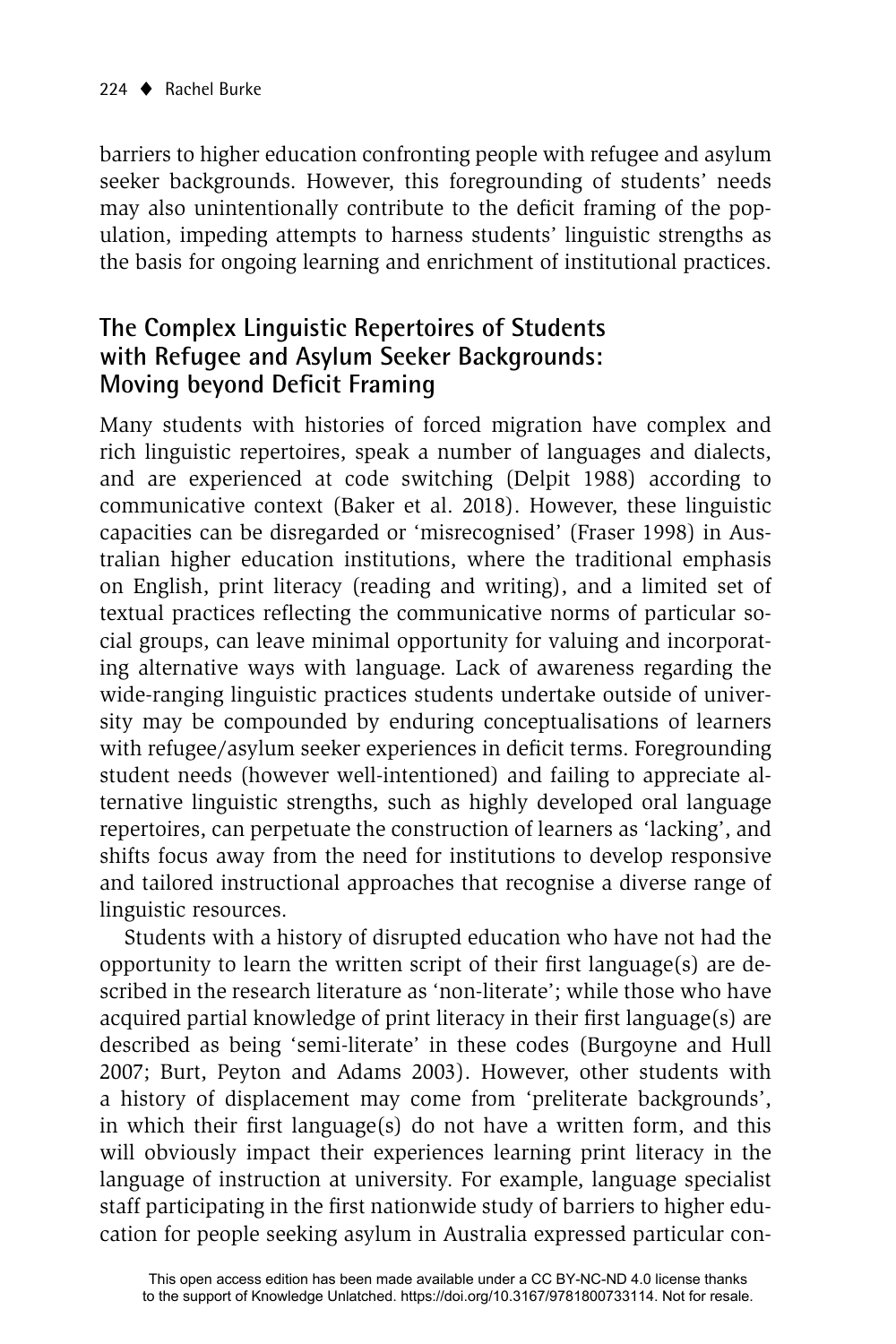cern for students learning to engage with print literacy practices for the first time as they simultaneously learn English and discipline content knowledge (Hartley et al. 2018). Such learners are required to develop new understandings of written systems for representing and constructing meaning, from concepts of sound/symbol relationships and grammatical forms through to knowledge of complex schematic structures and linguistic features of academic texts. Accordingly, refugee/asylum seeker background learners' experiences with language are as diverse as the population itself, with students' literate resources and practices informed by past educational experiences, individual circumstances, socio-cultural values and communicative traditions (Fozdar and Hartley 2012; Watkins, Razee and Richters 2012; Hatoss and Huijser 2010; Brooker and Lawrence 2012; Nicholas and Williams 2003).

However, there is very little praxis-driven support for tertiary educators seeking to better understand different orientations to language/ literacies, and how these diverse practices can be incorporated in mainstream learning contexts. For instance, students who are pre-, non- or semi-literate in their first language(s) are likely to have highly developed oral language repertoires which represent important foundations for learning, but may require additional assistance with subject-specialist terminology and the conventions and structures of written text (Burgoyne and Hull 2007; Burt, Peyton and Adams 2003). Yet the limited research regarding adults who are pre-, non- and semi-literate in their first language $(s)$  is mostly focused on the earliest stages of print literacy learning in the second language(s), meaning there is an urgent need to explore such students' later experiences in the specific context of academic literacies instruction in higher education.

Vásquez's (2007) investigation of one refugee background learner's experiences attending a university Intensive English Program (IEP) in the United States provides a nuanced and holistic account of the student's highly developed oracy and communicative competence in spoken English, which contrasted with her written English repertoires. O'Rourke (2011), writing in Aotearoa/New Zealand, similarly notes that students with refugee and asylum seeker backgrounds frequently have strong oracy skills and less developed academic writing resources. In Vásquez's (2007) study, the student's strong oral language proficiency allowed her to pass the Intensive English Program (IEP) but was insufficient for success in mainstream university studies. Such research illustrates the importance of ensuring refugee and asylum seeker background students' highly developed oracy skills do not result in underestimation of their written academic literacy needs, and that preparatory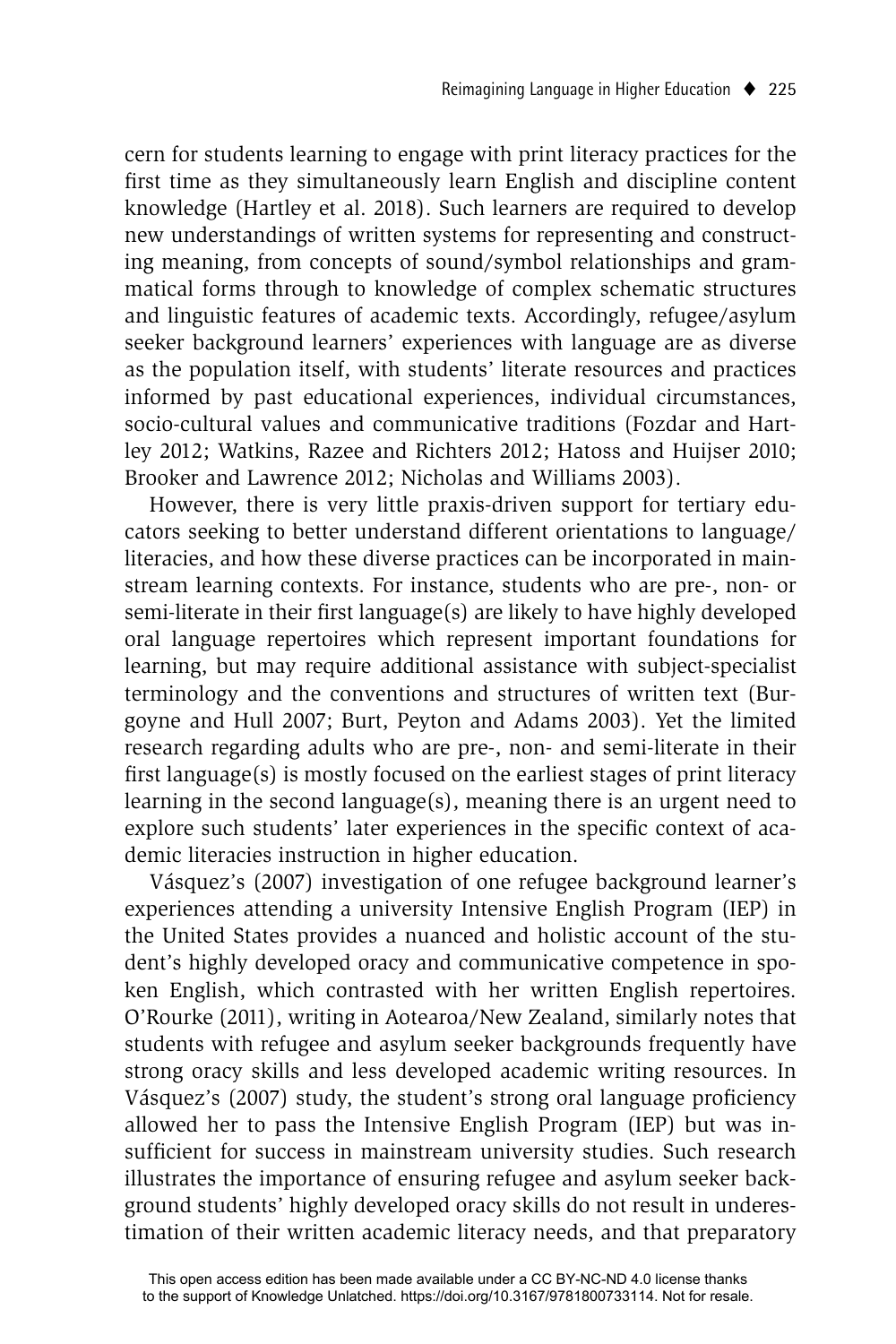courses align with the language required for success in mainstream studies. Vásquez's (2007) study also highlights the need for staff in preparatory courses and discipline instruction to have opportunities to exchange knowledge regarding learners' linguistic histories and resources to assist with successful student transitions into mainstream courses.

While some students with refugee and asylum seeker backgrounds have highly developed oracy in their first and/or additional language $(s)$ , other learners articulate a sense of shame, embarrassment, and feelings of infantilisation and isolation due to perceived deficiencies in their spoken language (Kanno and Varghese 2010; Fagan et al. 2018; Sontag 2018). These learners report that self-consciousness regarding pronunciation and communicative competence in the language of instruction at university prevents them from making social connections with peers and attending or verbally participating in class (Fagan et al. 2018). Frequently, students indicate that staff attribute such silence in class to a lack of knowledge or motivation rather than the impact of language anxiety or unfamiliarity with culturally specific discursive practices such as classroom debates, critical reflections or presentations.

Researchers have also noted the tendency for refugee and asylum seeker background students to assume disproportionate responsibility when facing linguistic challenges at university, perceiving such difficulties to stem from their own personal deficiencies rather than resulting from educational exclusion and/or institutional/structural barriers (Kanno and Varghese 2010; Turner and Fozdar 2010; O'Rourke 2011). Kanno and Varghese (2010: 322) refer to such attitudes as evidence of students 'acquiescing to the university's institutional culture that frames the lack of native-level English proficiency as a deficit'. As Morrice (2018: 8) has suggested, 'Forms of knowledge, qualifications, experiences and ways of learning which cannot be accommodated are rendered incomprehensible and invisible. . .'. For learners from traditionally under-represented backgrounds who may struggle to participate in expected communicative practices, 'their diversity is not recognised as an asset and they are denied a role of active contributor and potential transformer' within tertiary institutions (Morrice 2018: 8).

The educational experiences of refugee/asylum seeker background learners – whether those from oracy-focused cultures who may experience challenges with print literacy or those with greater competence in reading or writing but less confidence with oral language – therefore reveal the need for educators to be aware of the various factors that may shape students' communicative practices and individual linguistic strengths and needs. This necessitates professional development for all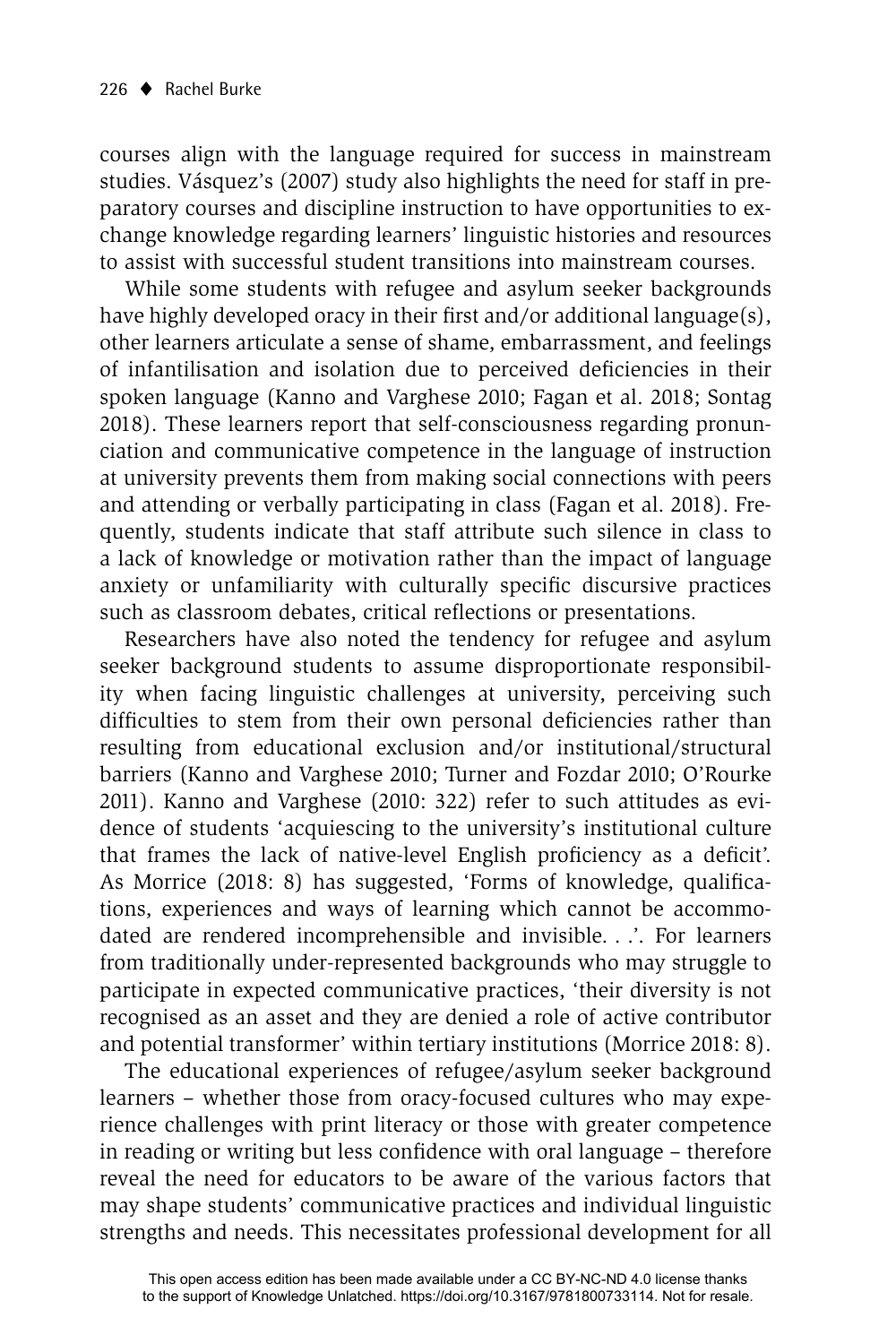teaching staff, and ongoing consultation and collaboration with learners to explore ways in which linguistic strengths can provide bridges to developing expertise in less familiar textual practices.

#### **Linguistic Diversity and Notions of 'Integration'**

A key theme in studies that examine refugee and asylum seeker background learners' linguistic experiences in higher education is the signifi cant time required to navigate academic texts in an additional language/ dialect. While the linguistic processes vary according to student proficiency levels, many learners describe complex and time-consuming practices involving careful translation between two or more languages, in order to engage with course content and academic reading (Fagan et al. 2018). Navigating subject-specific vocabulary and specialist terms, as well as unfamiliarity with practices of critical reading and the use of sources in academic writing, are identified as particularly time consuming. For many students with experiences of displacement, ongoing and discipline-specific language tuition is inaccessible due to financial constraints.

Issues of language become particularly fraught in contexts where learners' grades are at stake (Hirano 2014). In their investigation of student experiences at a university in the United States, Kanno and Varghese (2010) found examinations were particularly inequitable for students with refugee and asylum seeker backgrounds, with the time required to understand the language in order to engage with the content rendering discipline-specific examinations indirect tests of English. This important equity issue relates to broader discussions regarding the consequences of standardised testing, which have been shown to disadvantage already marginalised groups via the problematic rationale that 'equality' of assessment practices results in equitable outcomes (Volante 2008). For students with experiences of displacement and trauma, time-limited, high-stakes examinations add an extra layer of stress to assessment in an additional language, and can be detrimental to mental health and learning outcomes.

Academic staff in Harris and Marlowe's (2011) exploration of the educational experiences of students from refugee backgrounds attending a South Australian university also identified the significant additional time staff dedicated to engaging with meaning in learners' written assignments. With the university system for staff remuneration allocating a set amount of time for the assessment of each student's work regardless of language background, and the absence of clear guidelines concern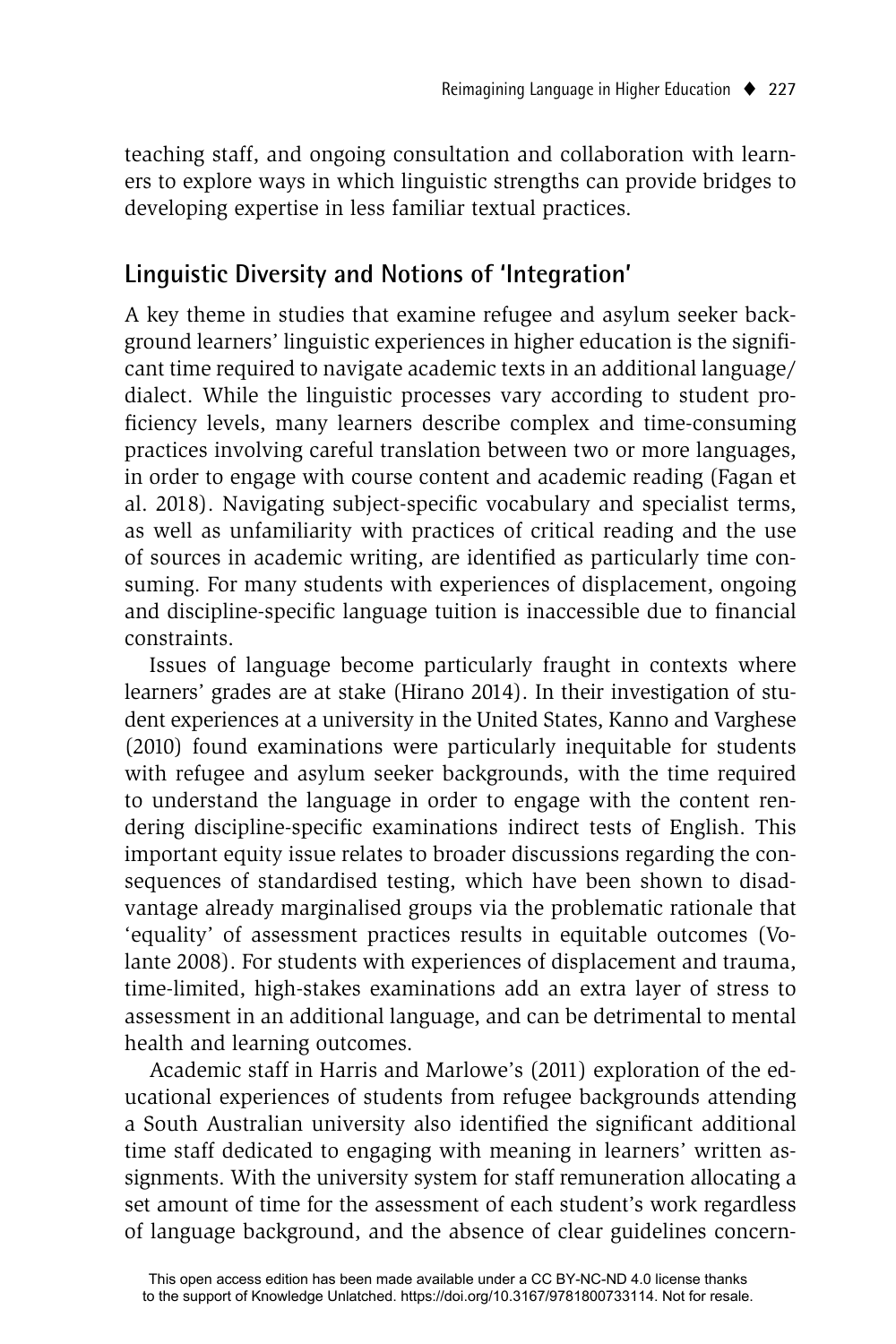ing the relative weight that should be ascribed to grammatical accuracy in the allocation of overall grades, academic staff reported feeling overwhelmed and pressured. The responsibility to correctly interpret the intended meaning expressed in student assignments in order to fairly assess conceptual engagement and degree of understanding, rather than language proficiency, was a source of significant stress for staff, many of whom had little to no training in language/literacies education.

Questions regarding institutional practices for assessing language are timely and significant in the linguistically diversified academy, with one student participant in Harris and Marlowe's (2011) study explaining: 'We're not saying give us a pass because "poor us" – I mean when I [show I can] apply the law, why mark me down for punctuation?' (190). Harris and Marlowe (2011: 192) state that acknowledgement of students' differing linguistic and literacies backgrounds 'does not mean that principles of academic integrity or rigorous curricula should be abandoned. Rather, it highlights the necessity to critically engage these concepts in contemporary and comparative contexts'.

Assessment-related practices regarding academic integrity have also been identified as posing significant challenges to students with refugee and asylum seeker experiences. In their study of learners attending Australian higher education institutions, Fagan et al. (2018) documented student struggles with highly culture-specific notions regarding plagiarism, institutional expectations concerning the synthesising of source materials into writing, and the purposes and use of plagiarism detection software (Fagan et al. 2018).

Digital literacy requirements have also been shown to create challenges for students who have not had the opportunity to develop functional and/or critical technological repertoires (Sontag 2018; Baker et al. 2018). Institutional assumptions of digital literacy are particularly problematic and exclusionary given the current push to digitise learning spaces across higher education, especially in the context of remote delivery due to COVID-19 (see Princewill Esenowo, this volume). Fagan et al. (2018) discovered refugee and asylum seeker background learners in Australia were frequently unable to arrange learning assistance sessions, book study spaces and access online sources due to a lack of digital literacy skills.

In addition, confusion regarding institutional expectations surrounding due dates, task requirements and acceptable circumstances for applying for extensions can further hinder progress for many students from refugee and asylum seeker backgrounds (Fagan et al. 2018). Institutional failure to explicitly communicate these fundamental and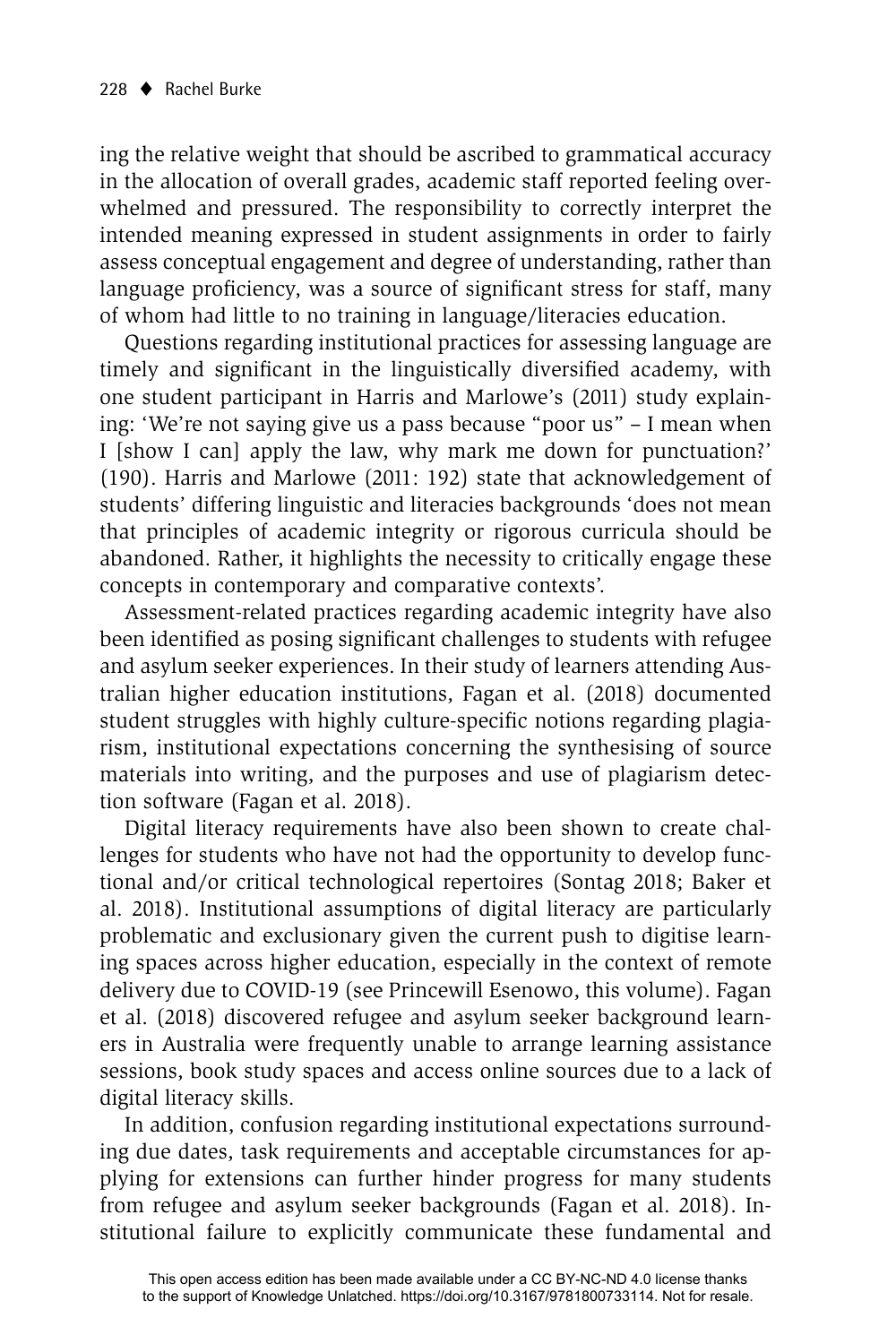culturally specific expectations can prevent students from accessing learning support. The resulting lack of assistance can increase learner isolation, ultimately contributing to attrition, and further perpetuating deficit framing of linguistically diverse populations. In fact, institutional processes that do not take into account the unique circumstances and literacies resources of many learners from refugee/asylum seeker backgrounds have been shown to create structural barriers to inclusion that begin with students' first interactions with universities. Challenges locating information about scholarship opportunities and university entry pathways are particularly common for learners with refugee and asylum seeker backgrounds (Hartley et al. 2018). Aside from lack of access to the internet, many students also experience confusion regarding admissions processes that incorporate repurposed documentation originally used for international student enrolments and therefore intended for learners with different circumstances (Hartley et al. 2018). Many students identify the importance of the language support provided by community advocates as key to their navigation of university admissions processes.

Again, such experiences with the opacity of institutional expectations are often encountered by a range of populations within higher education. While students with histories of forced migration are likely to experience specific challenges resulting from significant interruptions to education due to the social, cultural and health implications of seeking refuge, other student populations, including those with First Nations backgrounds, learners from particular socio-economic status groups or geographic locations, those with Culturally and Linguistically Diverse (CALD) backgrounds, and students with specific learning or health needs and abilities, are also among those more likely to experience challenges with language-related expectations in higher education. While the specific issues faced by many learners within these populations may vary according to background, the central issue of exclusion and the 'rendering invisible' of 'experiences, knowledges and practices' through the processes of higher education is common (Morrice 2018: 2).

Both the linguistic and academic literacies challenges experienced by many higher education students with refugee and asylum seeker backgrounds, and the ubiquity of deficit framing of such learners, need to be considered in relation to overarching concepts of 'integration' at both the institutional and societal level. Expectations regarding the universality of dominant language forms, and minimal scope for students to contribute diverse language/literacies repertoires, reflect understand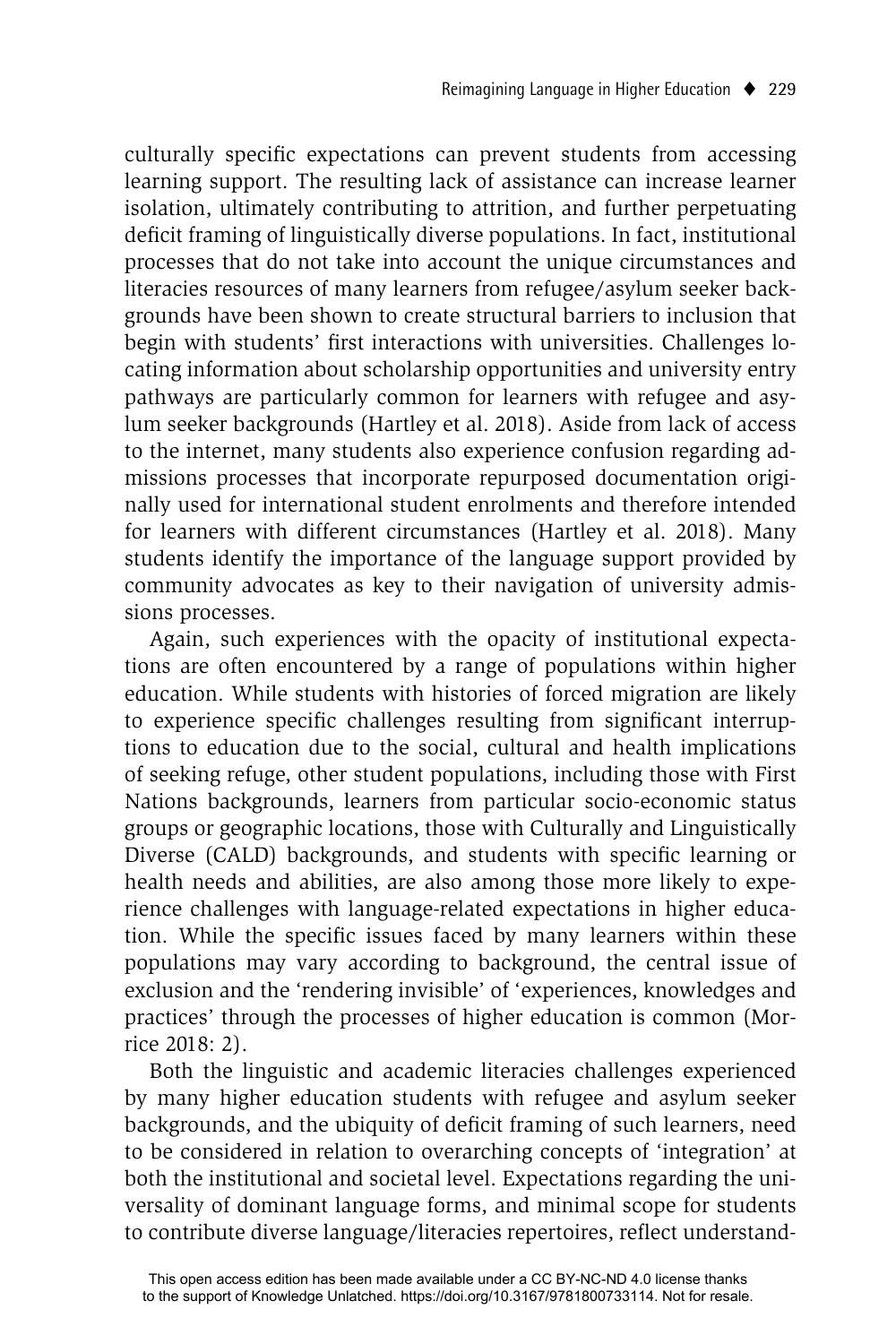ings of 'integration' as a unidirectional adjustment on the part of the 'newcomer' and rarely on behalf of the 'host'.

Greater acknowledgement of the diverse linguistic practices students bring to higher education would allow for what Morrice (2018: 2) describes as a move 'away from dominant epistemological canons which disqualify and make invisible the knowledge and skills of some learners, towards acknowledgement of the incompleteness of all knowledges'. Further, Morrice (2018: 8) suggests: 'It is only through deconstructing this hegemonic mono-culture of knowledge and recognising that other knowledges have been delegitimized and rendered invisible that global cognitive justice, and consequently global social justice, can be achieved'. Such understandings of integration as a 'two-way' process call for more dynamic conceptualisations of the role of language within higher education, and genuine engagement with the culturally situated nature of discipline literacies and institutional processes.

## **Possibilities for Collaborative Approaches to Linguistic Support**

Despite the increasingly diverse linguistic landscape of higher education, in some contexts there has been comparatively limited institutional attention to the role of academics in scaffolding learner engagement with academic literacies across the disciplines. Rather, universities have responded to increasing linguistic diversification by providing language assistance within bridging and enabling programmes and/or learning centres. Bridging and enabling programmes provide important pathways to tertiary enrolment and offer tailored linguistic and cultural support to students as they commence studies (see Baker and Irwin 2016). Learning centres provide essential language assistance to students after they transition into mainstream studies. However, frequently the latter are physically located away from the teaching undertaken in the faculties, with some scholar-practitioners arguing that this may perpetuate the idea that language and literacies support is the sole responsibility of learning centre staff and that linguistic diversity does not impact discipline instruction (see Wingate 2018; McWilliams and Allan 2014).

This model of language support may also impede collaboration between language specialists and discipline experts, restricting opportunities for knowledge exchange and shared approaches to supporting students through the linguistic transitions they undertake throughout their degree. There is a strong body of literature advocating for greater integration of language and academic literacies support across higher education (see McWilliams and Allan 2014; Daddow 2016; Wingate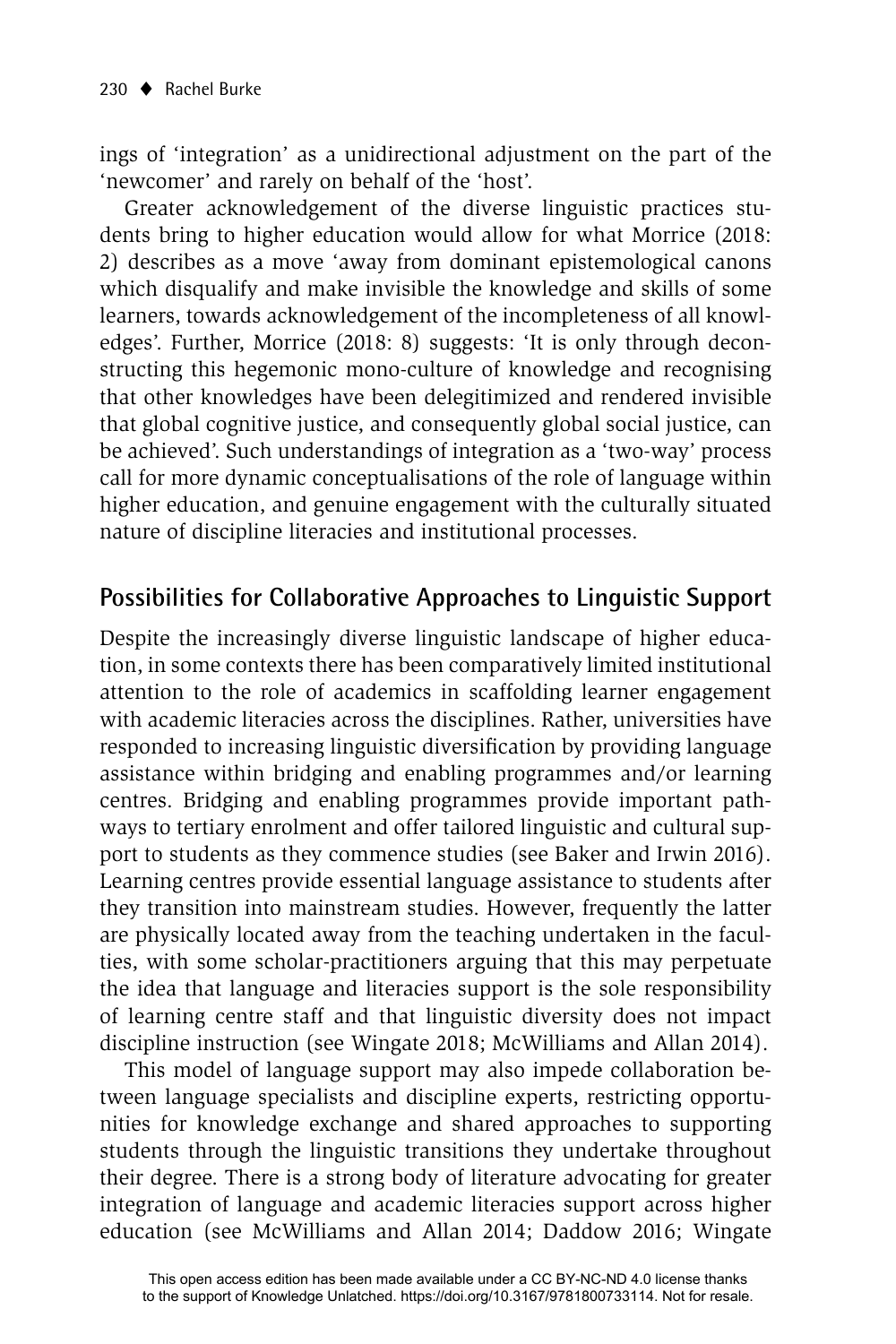2006, 2018). Collaborative approaches to language support also emphasise the deeply social nature of language learning, and the importance of strong networks for students with experiences of displacement and trauma. The significance of this social support to student engagement with language/literacies learning in higher education is illustrated powerfully in research conducted by Baker et al. (2018), who investigated student uptake of institutional support services in a regional Australian university. While the students described the advisors working in the central learning support services as 'helpful, professional and expert', they expressed a preference for assistance from familiar contacts, including friends or peers, who were not necessarily expert, or from staff members who acted as trusted brokers, described by the researchers as 'warm' sources of support (Baker et al. 2018: 10), drawing on notions of 'hot, warm, and cold information' (Ball and Vincent 1998; Slack et al. 2014).

These trusted brokers were individuals known for having previously assisted students, their friends or wider communities, and the connections were forged outside of the staff members' institutional roles (Baker et al. 2018). The staff took on responsibility for assisting students to navigate the academic literacy and language requirements of their studies in addition to their recognised workload. While preferences for familiar brokers to assist with language needs reflect patterns seen in the support-seeking behaviours of students from a range of traditionally under-represented backgrounds, the students in Baker et al.'s (2018) study link this preference to the unique circumstances of having sought refuge and 'the sense of trust that the participants attached to engaging with persons who are involved in the wider social and personal lives of refugees at the university and in the local community more broadly. . .' (11). Baker et al. (2018) suggest that their study shows the importance of decentralising language assistance and involving 'warm' support people from across the university – trusted brokers who are engaged with the refugee background community more broadly.

Ongoing collaboration between language specialists and discipline experts is essential to the task of providing responsive and tailored linguistic support for learners with refugee and asylum seeker backgrounds. Many academics working in discipline content instruction articulate a desire to provide embedded language assistance to students, but lack the experience or knowledge to do so effectively (Harris and Marlowe 2011; Burke 2020). The context-dependent nature of literate practices means targeted student support not only requires specialist knowledge of language and literacies learning, but epistemological ex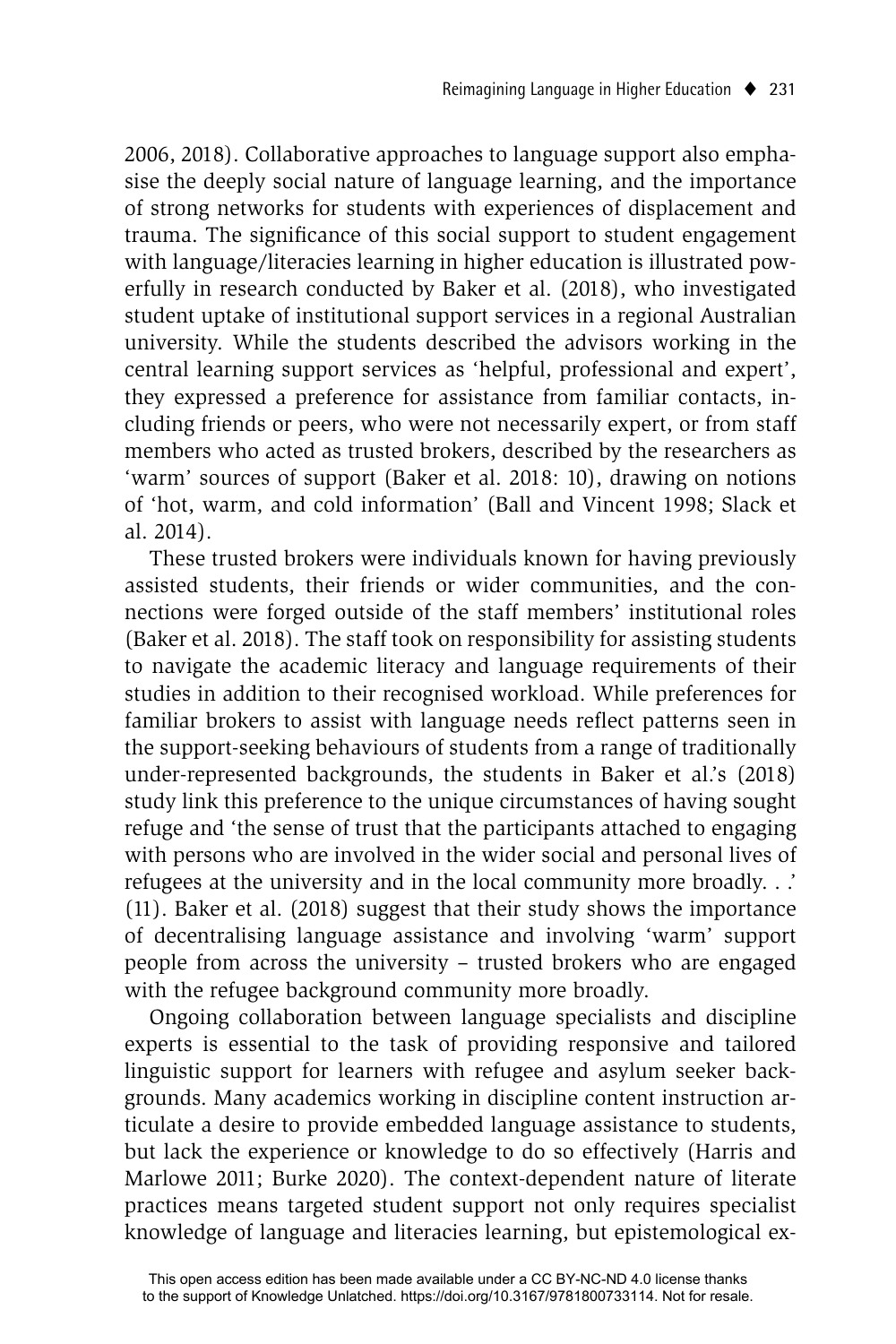pertise in the subject matter of the discipline. This necessitates staff collaboration across various university departments, and the foregrounding of student experiences in planning, trialling and evaluating strategies for responsive, inclusive and effective practice.

Important work with translanguaging, or the use of multiple linguistic resources to maximise learner outcomes, is continuing in a range of educational contexts (Garcia and Wei 2014; Mendenhall and Bartlett 2018). García (2009: 140) describes translanguaging as the process of 'accessing different linguistic features or various modes of what are described as autonomous languages, in order to maximize communicative potential'. Drawing on the work of scholars such as Grosjean (1982), proponents of translanguaging argue that 'a bilingual is not two monolinguals in one but a linguistically unique language user whose languages reflect the differential experience a bilingual may have with each language' (McSwan 2017: 171). Accordingly, translanguaging approaches recognise and value the full range of students' linguistic repertoires, and conceive of diverse languages and literacies practices as complementary (Garcia and Kleyn 2018).

The implementation of translanguaging approaches requires careful planning and professional development. Further, application of translanguaging principles may vary according to discipline, student and staff linguistic identities, learning preferences and instructional modes. However, there is a central emphasis on explicitly discussing the text types and communicative practices featured in course content, while creating opportunities for learners to share and utilise the full range of their linguistic knowledge, skills and repertoires. Teaching staff are not required to be proficient in the learners' languages and literate practices but can encourage students to reflect on similarities and differences between these practices and those foregrounded in the academy. Further, teaching staff can suggest that students may want to explore ways of applying their existing linguistic expertise to the learning they are undertaking at university. For example, some students develop dual language resources such as course glossaries or vocabulary journals in which subject-specialist terms can be translated into a variety of languages (Fagan et al. 2018). Similarly, some students find it helpful to undertake particular parts of a task, such as brainstorming, planning or note taking, in multiple languages and/or dialects, or to discuss or describe core concepts from different cultural perspectives or through varied text types.

Other ways of building on students' linguistic strengths involve harnessing individual areas of expertise to develop new repertoires. For ex-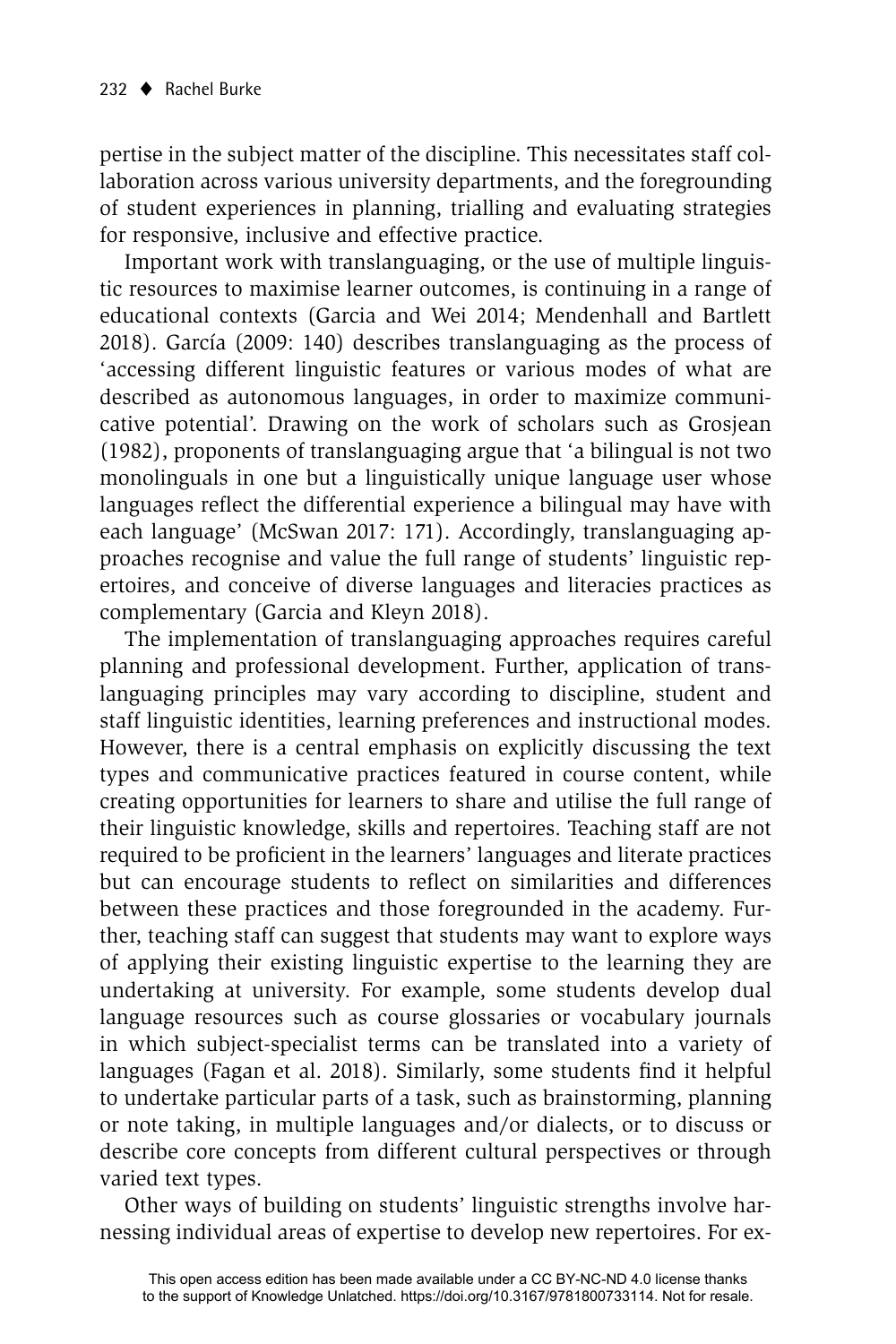ample, students with highly developed oracy skills often prefer to begin written output with verbal language activities that activate background knowledge and clarify textual expectations, gradually incorporating forms of print literacy to build towards the final output (Burke 2020). One example of this approach was described by a participant in my small-scale study of academic supports for linguistically diverse learning in a regional Australian university, and involves students verbally explaining a theoretical framework or key concept to their peers, while members of the group record the main points on mini whiteboards, which they collectively turn into formal writing after discussing and refining their ideas (Burke 2020). This peer construction of written output allows for shared navigation of the features and expectations of the text type, and reiterative crafting of the final product, with verbal language providing a strong foundation and overarching medium for negotiating content and process throughout.

Explicit engagement with language, including deconstructing academic text types, modelling assessment task requirements and deconstructing assignment exemplars, also provides important linguistic scaffolding (Burke 2020). These learning supports need to be organically woven into discipline area instruction, as discussing both the course content and the discipline-specific ways in which this content is communicated and assessed helps students engage with text types and discursive practices in context (Daddow 2016). These learning supports can also present opportunities for critical conversations regarding issues of language and power, including the relative status of different linguistic codes (Delpit and Kilgour Dowdy 2002) or dialects, and may support students to consider their own linguistic identities in relation to their participation in higher education, their field of study and more broadly.

#### **Conclusion: Reimagining Language in Higher Education**

Central to discussions regarding equitable university participation for students with refugee and asylum seeker backgrounds is the need to collectively re-examine our understandings of language in higher education. Each researcher cited in this chapter calls for issues of language to be brought in from the periphery of higher education, to be central to the mission statements and actions of universities, and to explicitly and consciously become 'everyone's business', rather than remaining the sole responsibility of learning centres or language specialists.

Attention to the role of language as a powerful mediator of learning in higher education requires us to recognise that the discursive prac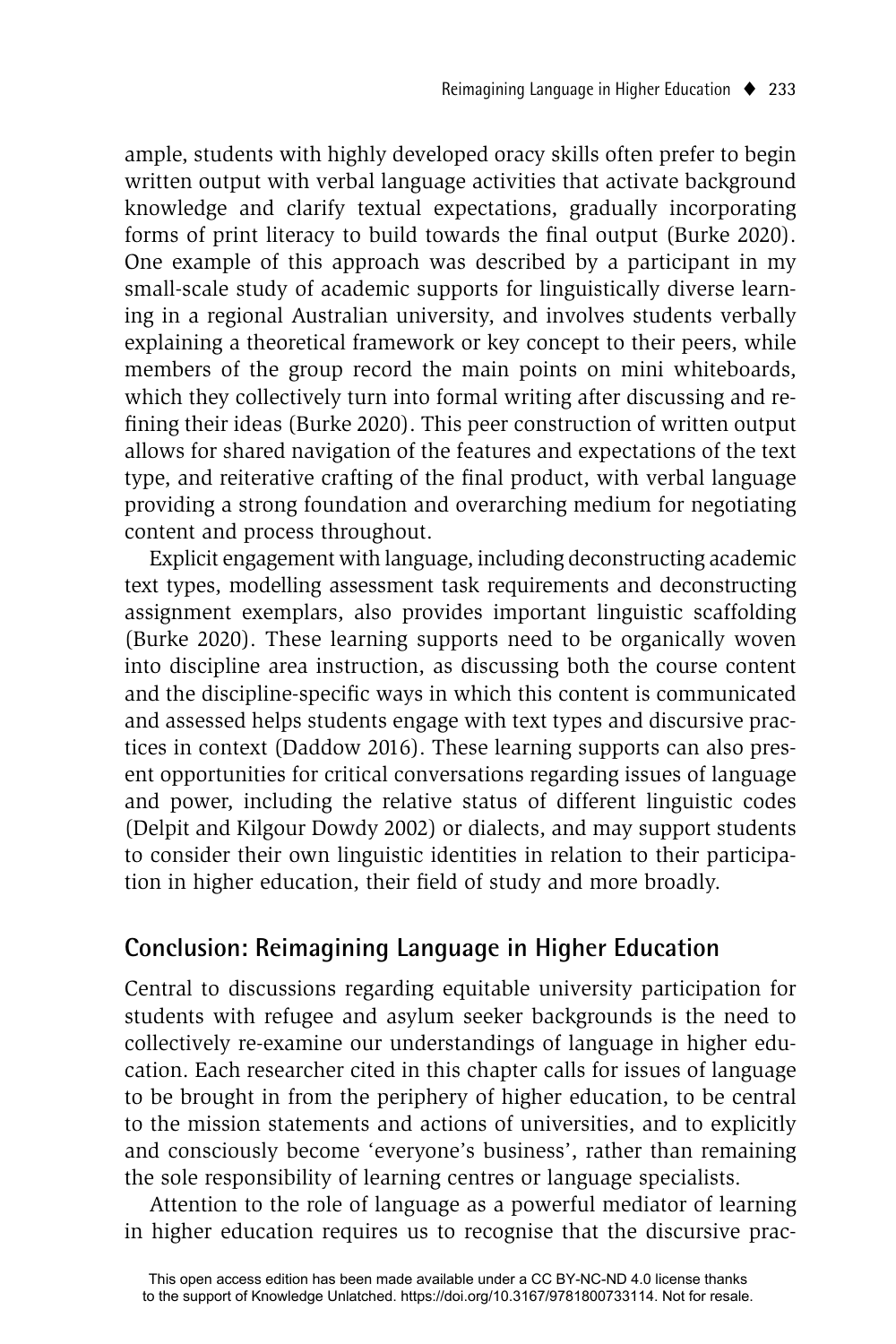tices particular to each field of study are often products of the Global North; powerful forms of 'linguistic capital' (Bourdieu 1991) that reflect disciplinary histories, boundaries and ideological traditions. To assume universality of these textual practices is to disregard the linguistic diversity of the student population, and deny learners, particularly those from under-represented backgrounds, access to powerful textual practices and core epistemological perspectives. This, in turn, perpetuates already entrenched patterns of educational disadvantage.

Tailored, embedded and ongoing language support informed by student experiences – such as those foregrounded in research discussed in this chapter – must be central to widening participation efforts. Presently siloed structures of the university – in which language experts and discipline specialists rarely have the opportunity to collaborate – need to be reconsidered in order to effect institution-wide change and facilitate the explicit scaffolding of student language development within content area instruction. Indeed, much of the task of reconceptualising the role of language support in higher education requires close and critical scrutinising of the underlying structures of contemporary tertiary institutions. Research reveals the extent to which students with refugee and asylum seeker backgrounds currently rely on language support provided by staff who offer this assistance in addition to their official workload. Ensuring all learners have access to language support that assists them to mobilise their existing linguistic repertoires requires purpose-driven professional development and adequate staff compensation as part of institutional equity and diversity policies. Importantly, all staff – including the growing numbers of casually employed academics who undertake the bulk of teaching – must have access to these institutional supports. Of course, investing in professional development resources and compensating staff for the associated workload raises inevitable questions of funding.

Finally, institutional responsibility to ensure all students have access to disciplinary language does not preclude concurrent acknowledgement and valuing of students' linguistic repertoires. Creating spaces for refugee and asylum seeker background learner enrichment of institutional language practices allows us to collectively imagine more linguistically diverse, globally representative classroom cultures. Exploring how these spaces may function across degrees, faculties and institutions necessitates ongoing research and consultation with students from refugee and asylum seeker backgrounds – including those who successfully complete tertiary education, those who withdraw from studies, and those who wish to enrol – as well as staff and communities.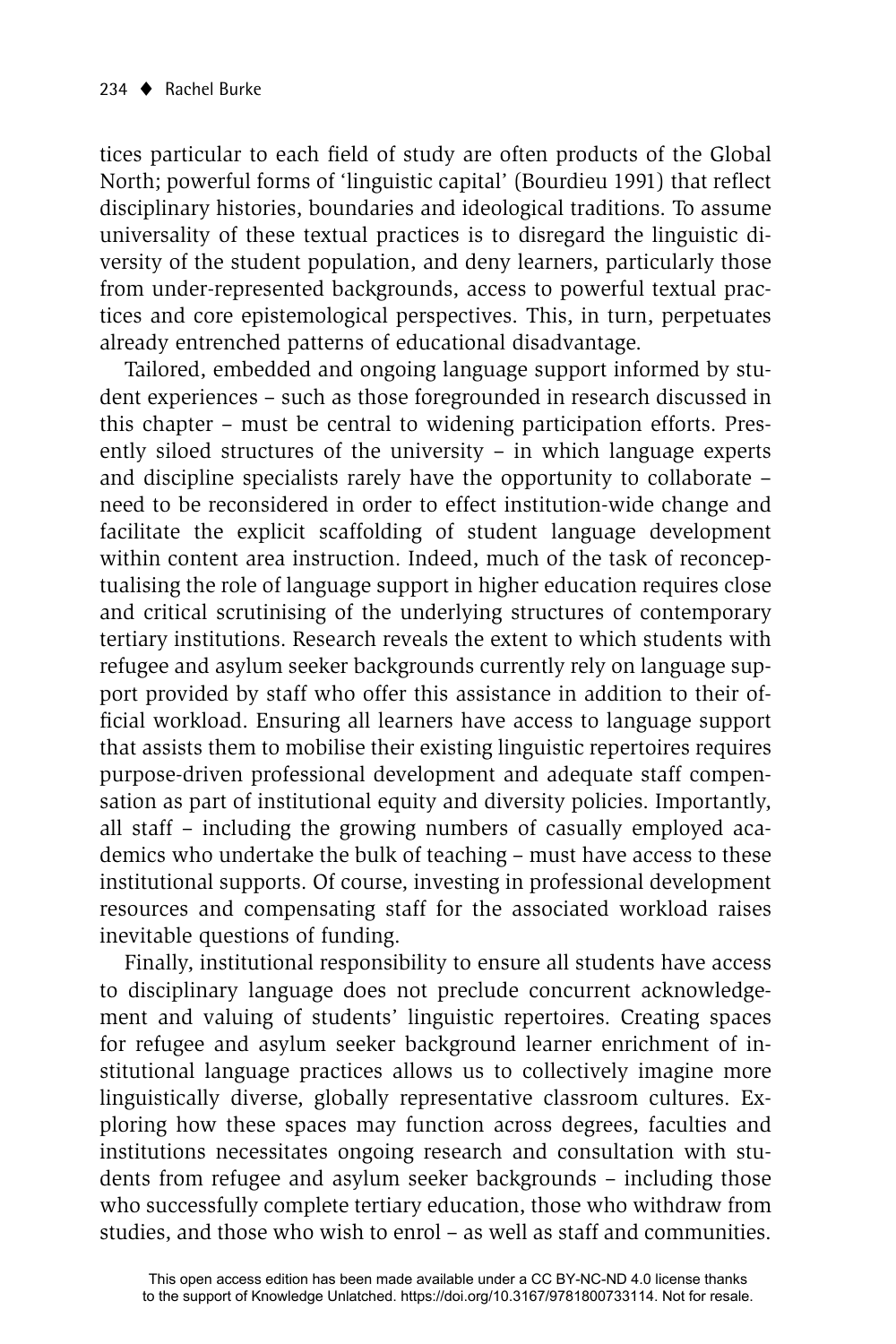Reimagining higher education to better reflect the diverse linguistic repertoires of the student population is a complicated, wide-ranging and long-term exercise, subject to different views and experiences. However, this work is fundamental to approaching integration as a process characterised by reciprocity, and central to the task of transforming tertiary education. Redressing deeply engrained and entrenched power relations within higher education requires explicit acknowledgement that each of us is positioned in more or less powerful ways in the academy by virtue of the 'linguistic capital' (Bourdieu 1991) we bring. In valuing and supporting the linguistic experiences of students with refugee and asylum seeker backgrounds, tertiary institutions have an important opportunity to collectively imagine and enact more linguistically rich, productive and generative spaces of higher education.

**Rachel Burke** is an Applied Linguist at the University of Newcastle, Australia. Her research and advocacy focus on linguistically and culturally diverse contexts, with emphasis on strengths-based approaches to tertiary education for learners from traditionally under-represented backgrounds, including students with migrant, refugee and asylum seeker experiences.

 $\ddot{\bullet}$ 

#### **Notes**

- 1. I use the term 'traditionally under-represented backgrounds' to refer to populations who have been historically excluded from higher education and whose linguistic repertoires may differ from those literacy practices still privileged in the academy today. I acknowledge that such terms should be problematised.
- 2. In this chapter, the term 'mainstream' is used to refer to educational contexts in which there is no official provision of additional support in the language(s) of instruction.
- 3. The continent that is now known as Australia is characterised by rich and enduring linguistic diversity, established over many thousands of years. At least 250 languages and many more dialects were estimated to have been in use among First Nations peoples in 1788 (Biddle and Swee 2012). The languages and literate practices of the world's oldest continuous living cultures endure, despite the events of the colonial and postcolonial period, such as the forced separation of children from their families and communities. Numerous community-led programmes continue to preserve and promote Aboriginal and Torres Strait Islander languages and literacies (Malcolm 2018; Wigglesworth and Simpson 2018).
- 4. The research accessed here is largely located within the Global North, illustrating both the limitations of my own linguistic expertise as well as the Western-centric nature of the field.

This open access edition has been made available under a CC BY-NC-ND 4.0 license thanks to the support of Knowledge Unlatched. https://doi.org/10.3167/9781800733114. Not for resale.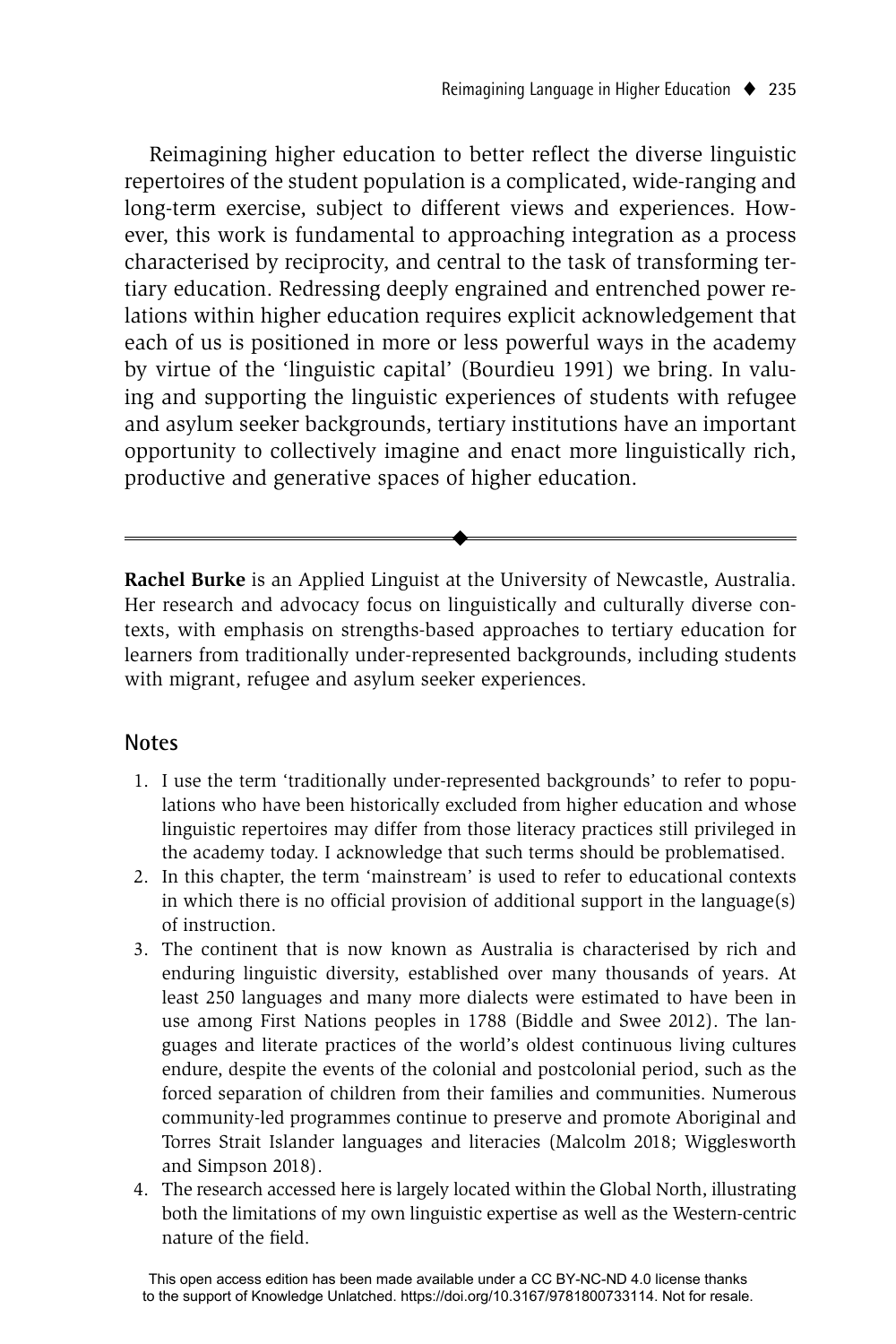5. I acknowledge and respect the traditional Custodians of the Land on which I live and work, the Pambalong Clan of the Awabakal people, and I pay my respects to Elders past, present and future. I also acknowledge and respect the rich and enduring linguistic practices and knowledges of the Awabakal people and of all First Nations peoples.

#### **References**

- Baker, S., and E. Irwin. 2016. 'Core or Periphery? The Positioning of Language and Literacies in Enabling Programs in Australia', *The Australian Educational Researcher* 43(4): 487–503.
- Baker, S., G. Ramsay, E. Irwin and L. Miles. 2018. '"Hot", "Cold" and "Warm" Supports: Towards Theorising Where Refugee Students Go for Assistance at University', *Teaching in Higher Education* 23(1): 1–16.
- Ball, S., and C. Vincent. 1998. '"I Heard it on the Grapevine": "Hot" Knowledge and School Choice', *British Journal of Sociology of Education* 19(3): 377–400.
- Biddle, N., and H. Swee. 2012. 'The Relationship between Wellbeing and Indigenous Land, Language and Culture in Australia', *Australian Geographer* 43(3): 215–32.
- Bourdieu, P. 1991. *Language and Symbolic Power*. Cambridge: Polity Press.
- Briguglio, C., and S. Watson. 2014. 'Embedding English Language across the Curriculum in Higher Education: A Continuum of Development Support', *Australian Journal of Language and Literacy* 37(1): 67–74.
- Brooker, A., and J. Lawrence. 2012. 'Educational and Cultural Challenges of Bicultural Adult Immigrant and Refugee Students in Australia', *Australian Journal of Adult Learning* 52(1): 66–88.
- Burgoyne, U., and O. Hull. 2007. *Classroom Management Strategies to Address the Needs of Sudanese Refugee Learners: Advice to Teachers – Support Document*. Report by the National Centre for Vocational Education Research. https://eric .ed.gov/?id=ED499674.
- Burke, R. 2020. 'Widening Participation and Linguistic Engagement in Australian Higher Education: Exploring Academics' Perceptions and Practices', *International Journal of Teaching and Learning in Higher Education* 32(2): 201–213.
- Burt, M., J.K. Peyton and R. Adams. 2003. *Reading and Adult English Language Learners: A Review of the Research*. Washington, DC: Center for Applied Linguistics.
- Daddow, A. 2016. 'Curricula and Pedagogic Potentials When Educating Diverse Students in Higher Education: Students' Funds of Knowledge as a Bridge to Disciplinary Learning', *Teaching In Higher Education* 21(7): 741–58.
- Delpit, L. 1988. 'The Silenced Dialogue: Power and Pedagogy in Educating Other People's Children', *Harvard Educational Review* 58(3): 280–99.
- Delpit, L., and J. Kilgour Dowdy. 2002. *The Skin That We Speak: Thoughts on Language and Culture in the Classroom*. New York: New Press.
- Fagan, S., S. Baker, E. Irwin, J. Dantas, S. Gower, S. Singh, M. Taiwo and A.M. Ross. 2018. (*Re)Claiming Social Capital: Improving Language and Cultural Pathways*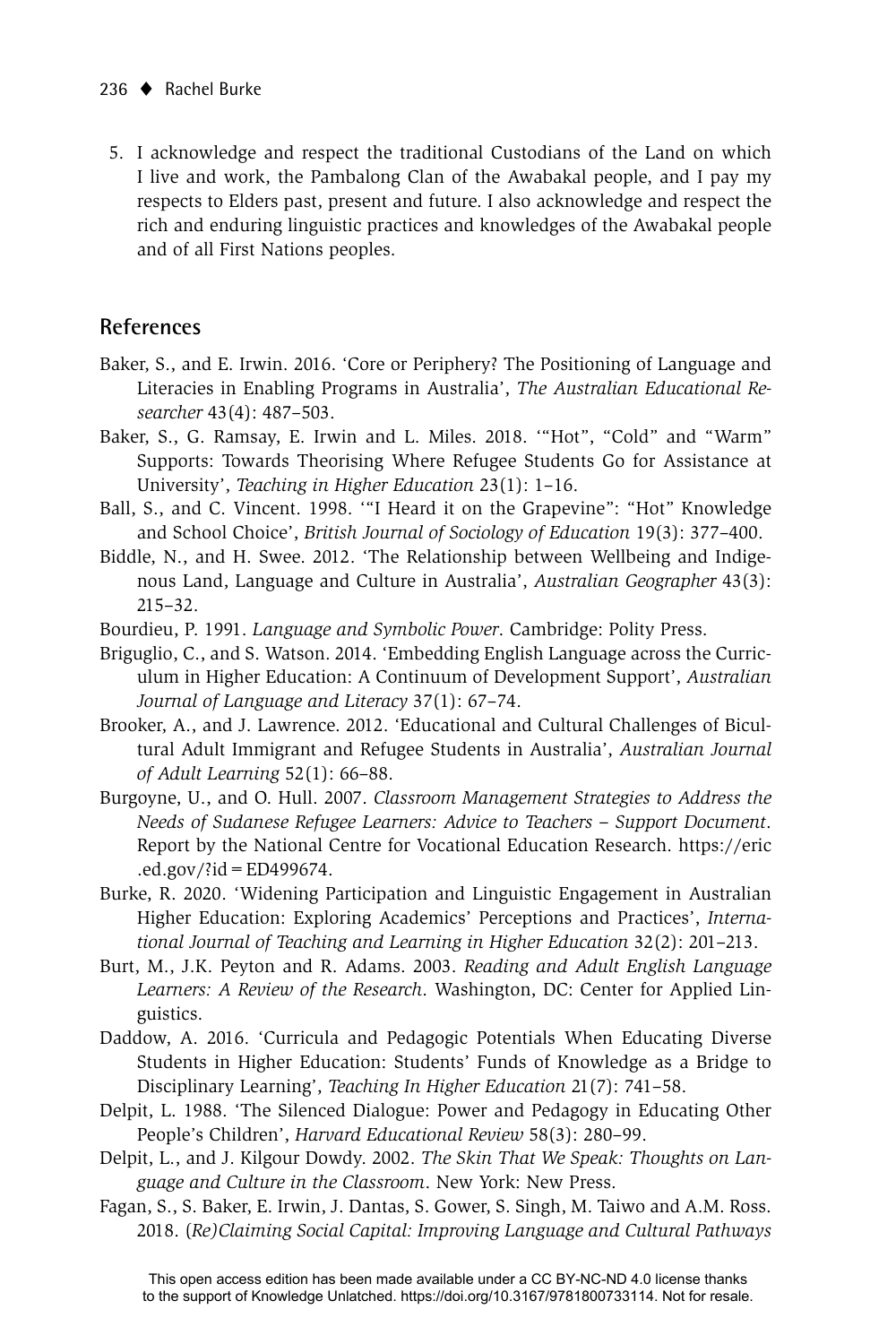*for Students from Refugee Backgrounds into Australian Higher Education*. Report for the Australian Government Office for Learning and Teaching. https:// ltr.edu.au/resources/ID15-4758\_Fagan\_FinalReport\_2018.pdf.

- Fozdar, F., and L. Hartley. 2012. *Refugees in Western Australia: Settlement and Integration*. Perth: Metropolitan Migrant Resource Centre.
- Fraser, N. 1998. 'From Redistribution to Recognition? Dilemmas of Justice in a "Post-socialist" Age', in C. Willett (ed.), *Theorizing Multiculturalism: A Guide to the Current Debate*. Malden, MA: Wiley, pp. 19–49.
- García, O. 2009. 'Education, Multilingualism and Translanguaging in the 21st Century', in A. Mohanty, M. Panda, R. Phillipson and T. Skutnabb-Kangas (eds), *Social Justice through Multilingual Education: Globalising the Local*. New Delhi: Orient Blackswan, pp. 128–45.
- Garcia, O., and T. Kleyn. 2018. *Translanguaging with Multilingual Students: Learning from Classroom Moments*. New York: Routledge.
- García, O., and L. Wei. 2014. *Translanguaging: Language, Bilingualism and Education*. London: Palgrave Macmillan.
- Gray, K., and E. Irwin. 2013. *Pathways to Social Inclusion: The Participation of Refugee Students in Higher Education*. In Proceedings of the National Association of Enabling Educators of Australia Conference; Flexibility: Pathways to Participation, Melbourne, Australia, 27–29 November.
- Grosjean, F. 1982. *Life with Two Languages: An Introduction to Bilingualism*. Cambridge: Harvard University Press.
- Harris, V., and J. Marlowe. 2011. 'Hard Yards and High Hopes: The Educational Challenges of African Refugee University Students in Australia', *International Journal of Teaching and Learning in Higher Education* 239(3): 186–96.
- Hartley, L., S. Baker, C. Fleay, and R. Burke. 2019. '"My Study is the Purpose of Continuing My Life": The Experience of Accessing University for People Seeking Asylum in Australia', *Australian Universities' Review* 61(2): 4–13.
- Hartley, L., C, Fleay, S. Baker, and R. Burke. 2018. *People Seeking Asylum in Australia: Access and Support in Higher Education*. Perth: National Centre for Student Equity in Higher Education (NCSEHE), Curtin University.
- Hatoss, A., and H. Huijser. 2010. 'Gendered Barriers to Educational Opportunities: Resettlement of Sudanese Refugees in Australia', *Gender and Education* 22(2): 147–60.
- Hirano, E. 2014. 'Refugees in First-Year College: Academic Writing Challenges and Resources', *Journal of Second Language Writing* 23: 37–52.
- Ivanic, R. 1998. *Writing and Identity: The Discoursal Construction of Identity in Academic Writing*. Amsterdam: John Benjamins.
- Jacobs, C. 2005. 'On Being an Insider on the Outside: New Spaces for Integrating Academic Literacies', *Teaching in Higher Education* 10(4): 475–87.
- Kanno, Y., and M.M. Varghese. 2010. 'Immigrant and Refugee ESL Students' Challenges to Accessing Four-Year College Education: From Language Policy to Educational Policy', *Journal of Language, Identity, and Education* 9: 310–28.
- Klinger, C.M., and N. Murray. 2012. 'Tensions in Higher Education: Widening Participation, Student Diversity and the Challenge of Academic Language/Literacy', *Widening Participation and Lifelong Learning* 14(1): 27–44.

This open access edition has been made available under a CC BY-NC-ND 4.0 license thanks to the support of Knowledge Unlatched. https://doi.org/10.3167/9781800733114. Not for resale.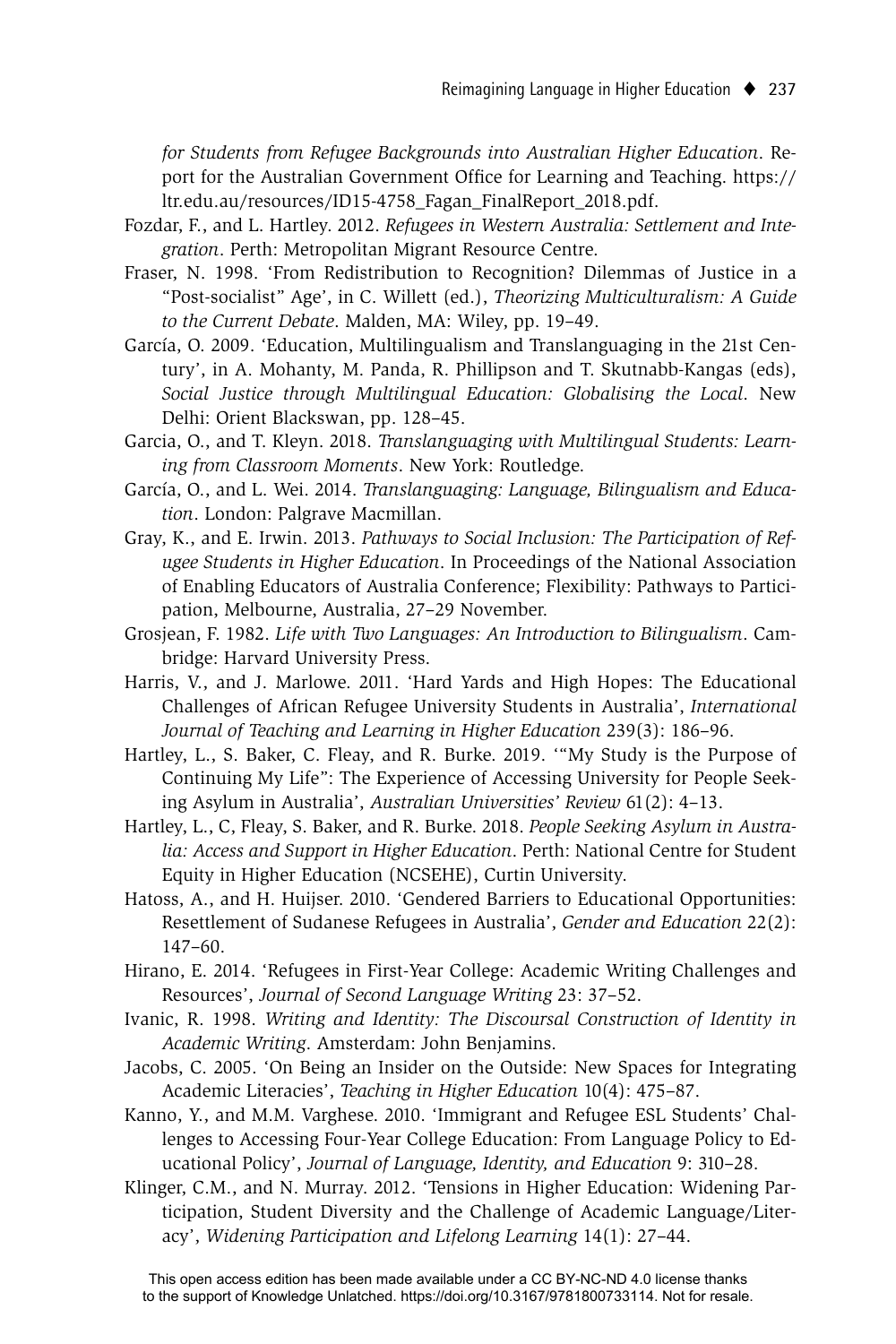- Koramannil, G. 2016. 'Looking for the Invisible: The Case of EALD Indigenous Students in Higher Education', *Journal of Academic Language & Learning* 10(1): 87–100.
- Lea, M., and B.V. Street. 1998. 'Student Writing in Higher Education: An Academic Literacies Approach', *Studies in Higher Education* 23(2): 157–72.
- Lillis, T.M. 2001. *Student Writing: Access, Regulation, Desire*. London: Routledge.
- Lillis, T., and M. Scott. 2007. 'Defining Academic Literacies Research: Issues of Epistemology, Ideology and Strategy', *Journal of Applied Linguistics* 4(1): 5–32.
- Malcolm, I.G. 2018. *Australian Aboriginal English: Change and Continuity in an Adopted Language*. Boston: de Gruyter.
- McSwan, J. 2017. 'A Multilingual Perspective on Translanguaging', *American Educational Research Journal* 54(1): 167–201.
- McWilliams, R., and Q. Allan. 2014. 'Embedding Academic Literacy Skills: Towards a Best Practice Model', *Journal of University Teaching & Learning Practice*  11(3).
- Mendenhall, M., and L. Bartlett. 2018. 'Academic and Extracurricular Support for Refugee Students in the US: Lessons Learned', *Theory into Practice* 57: 109–18.
- Morrice, L. 2013. 'Refugees in Higher Education: Boundaries of Belonging and Recognition, Stigma, and Exclusion', *International Journal of Lifelong Education* 32(5): 652–68.
- Morrice, L. 2018. 'Abyssal Lines and Cartographies of Exclusion in Migration and Education: Towards a Reimagining', *International Journal of Lifelong Education* 38(1): 20–33.
- Naidoo, L. 2015. 'Educating Refugee-Background Students in Australian Schools and Universities', *Intercultural Education* 26(3): 210–17.
- Naidoo, L., J. Wilkinson, K. Langat, M. Adoniou, R. Cuneen and D. Bolger. 2015. *Case Study Report: Supporting School-University Pathways for Refugee Students' Access and Participation in Tertiary Education*. Sydney: University of Western Sydney.
- Nicholas, H., and A. Williams. 2003. 'Oracy Is More than the Absence of Literacy: Changing Learner Groups in ESL Classrooms in Highly Literate Societies', in G. Wigglesworth (ed.), *The Kaleidoscope of Adult Second Language Learning: Learner, Teacher and Researcher Perspectives*. Sydney: National Centre for English Language Teaching and Research, Macquarie University, pp. 29–52.
- O'Rourke, D. 2011. 'Closing Pathways: Refugee-Background Students and Tertiary Education', *Kotuitui: New Zealand Journal of Social Sciences Online* 6(1–2): 26–36.
- Percy, A. 2014. 'Re-integrating Academic Development and Academic Language and Learning: A Call to Reason', *Higher Education Research and Development*  33(6): 1194–207.
- Rai, L., and T. Lillis. 2013. '"Getting It Write" in Social Work: Exploring the Value of Writing in Academia to Writing for Professional Practice', *Teaching in Higher Education* 18(4): 352–64.
- Schleppegrell, M., and L. de Oliveira. 2006. 'An Integrated Language and Content Approach for History Teachers', *Journal of English for Academic Purposes* 5(4): 254–68.